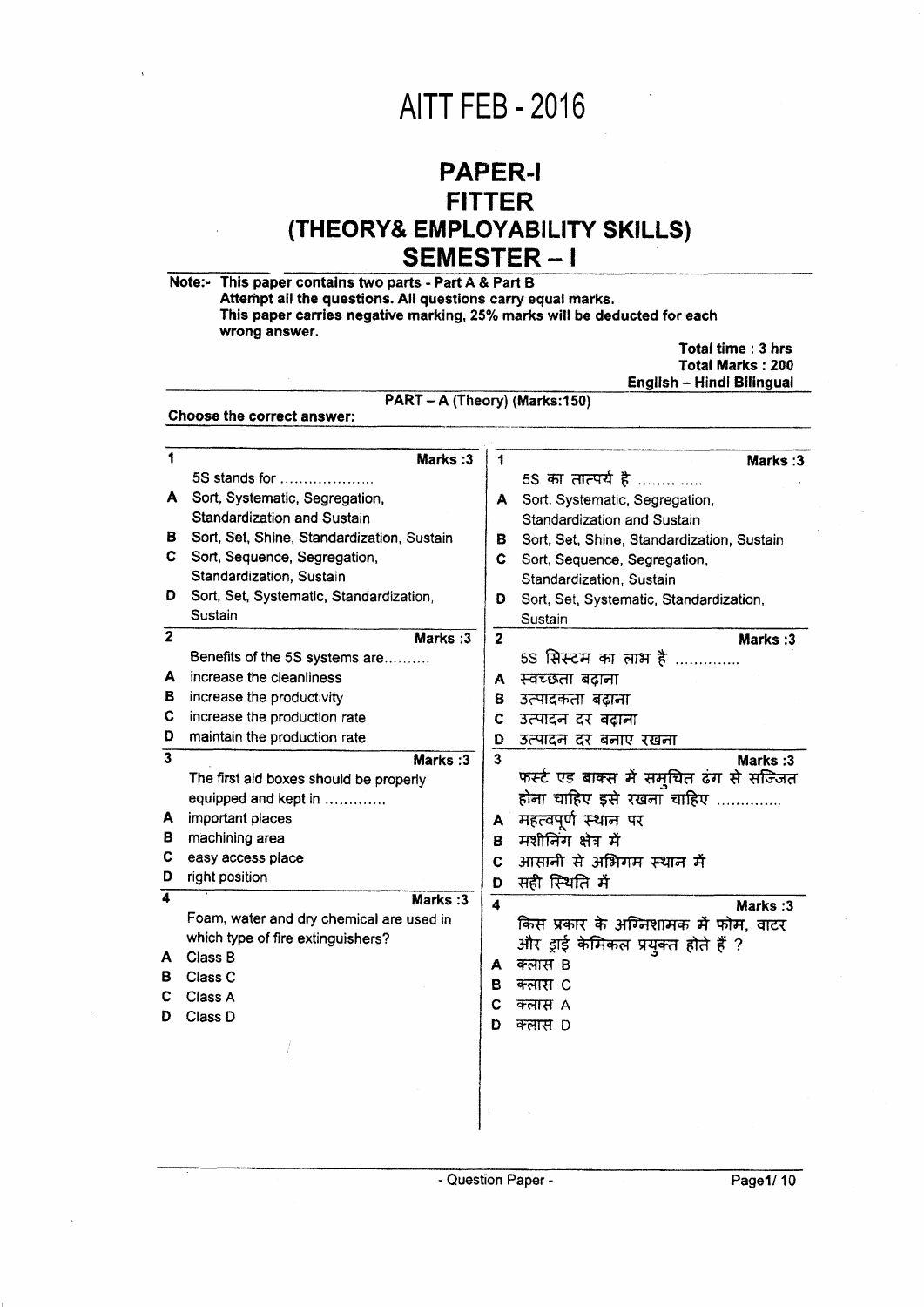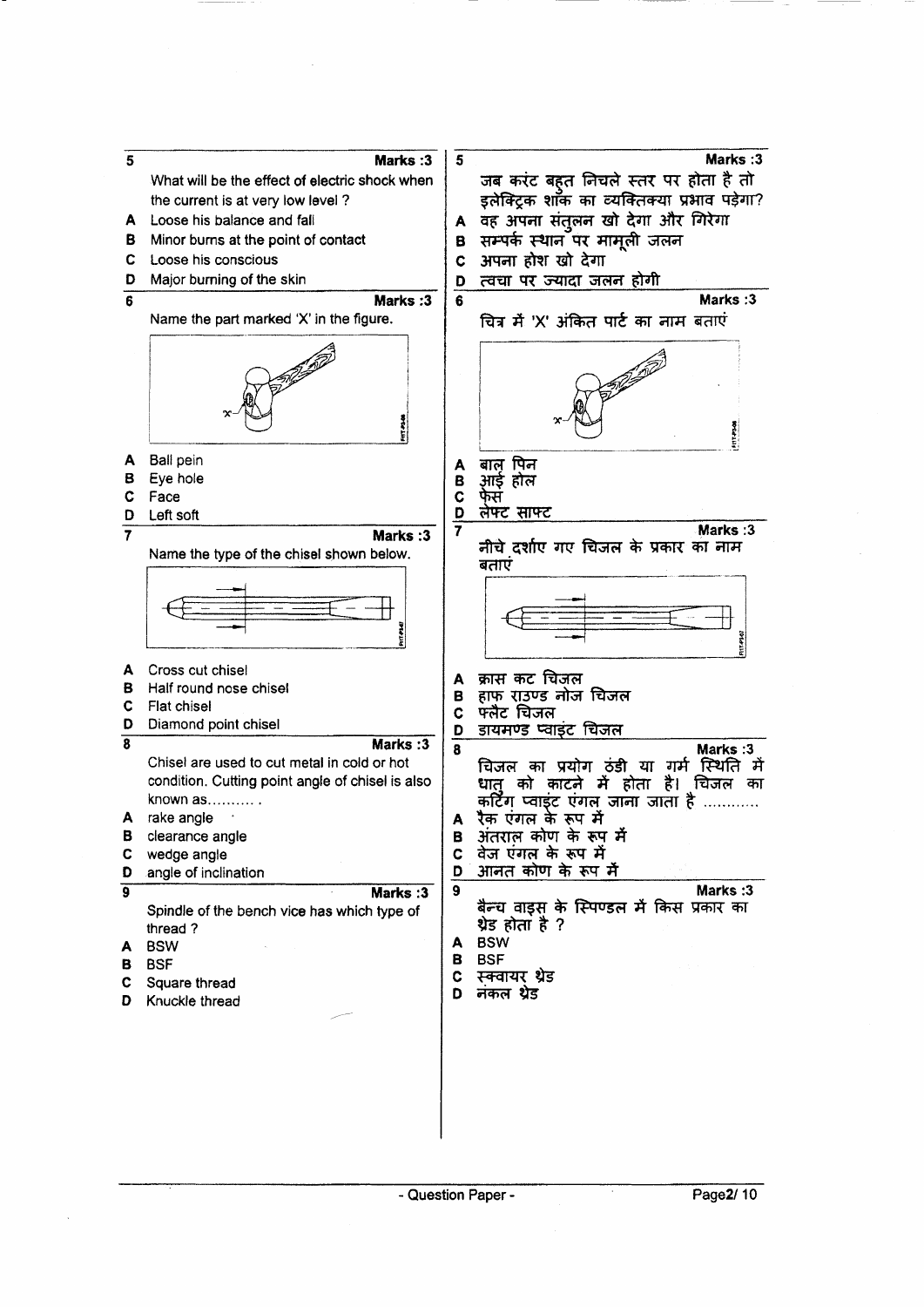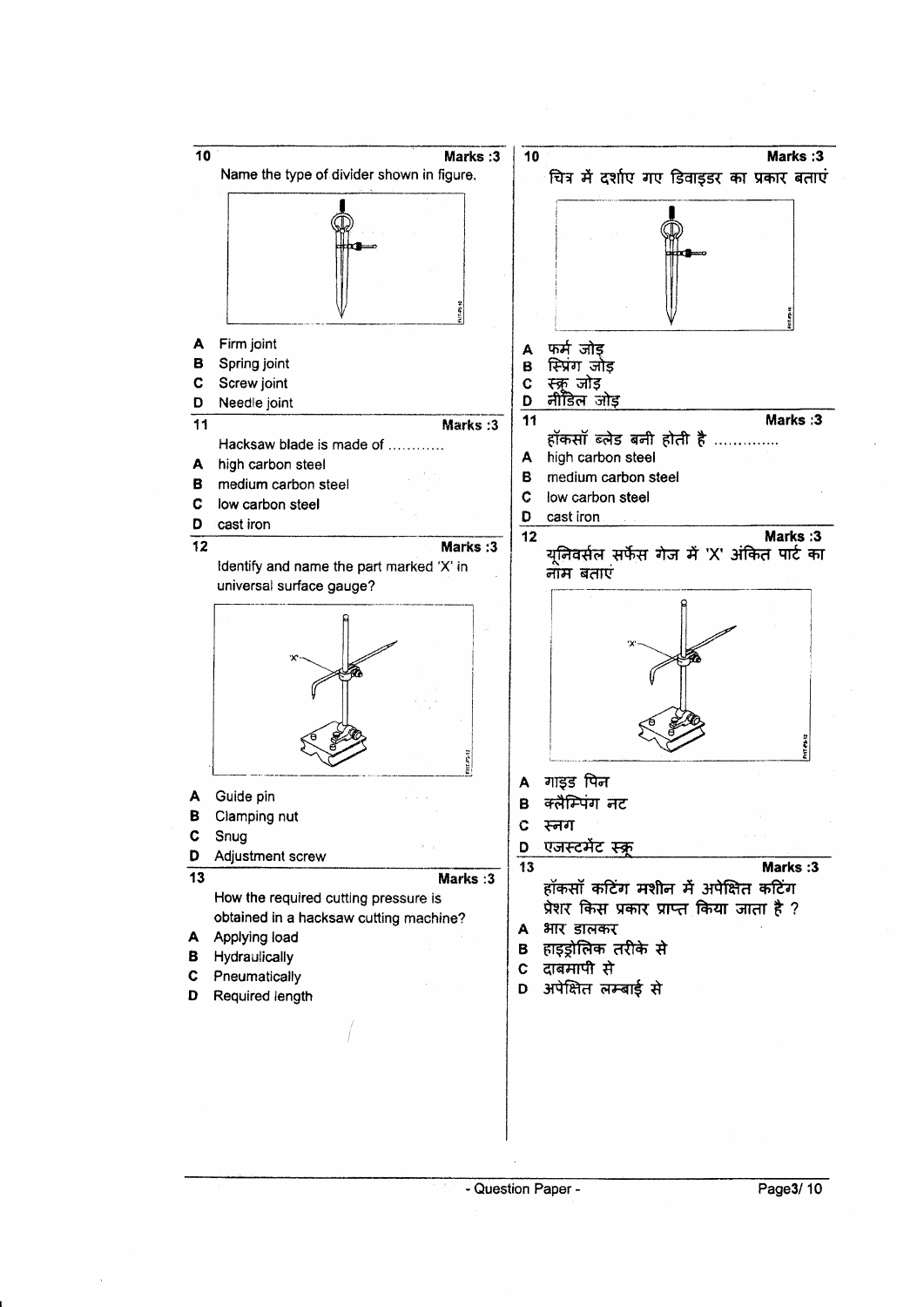

Page4/10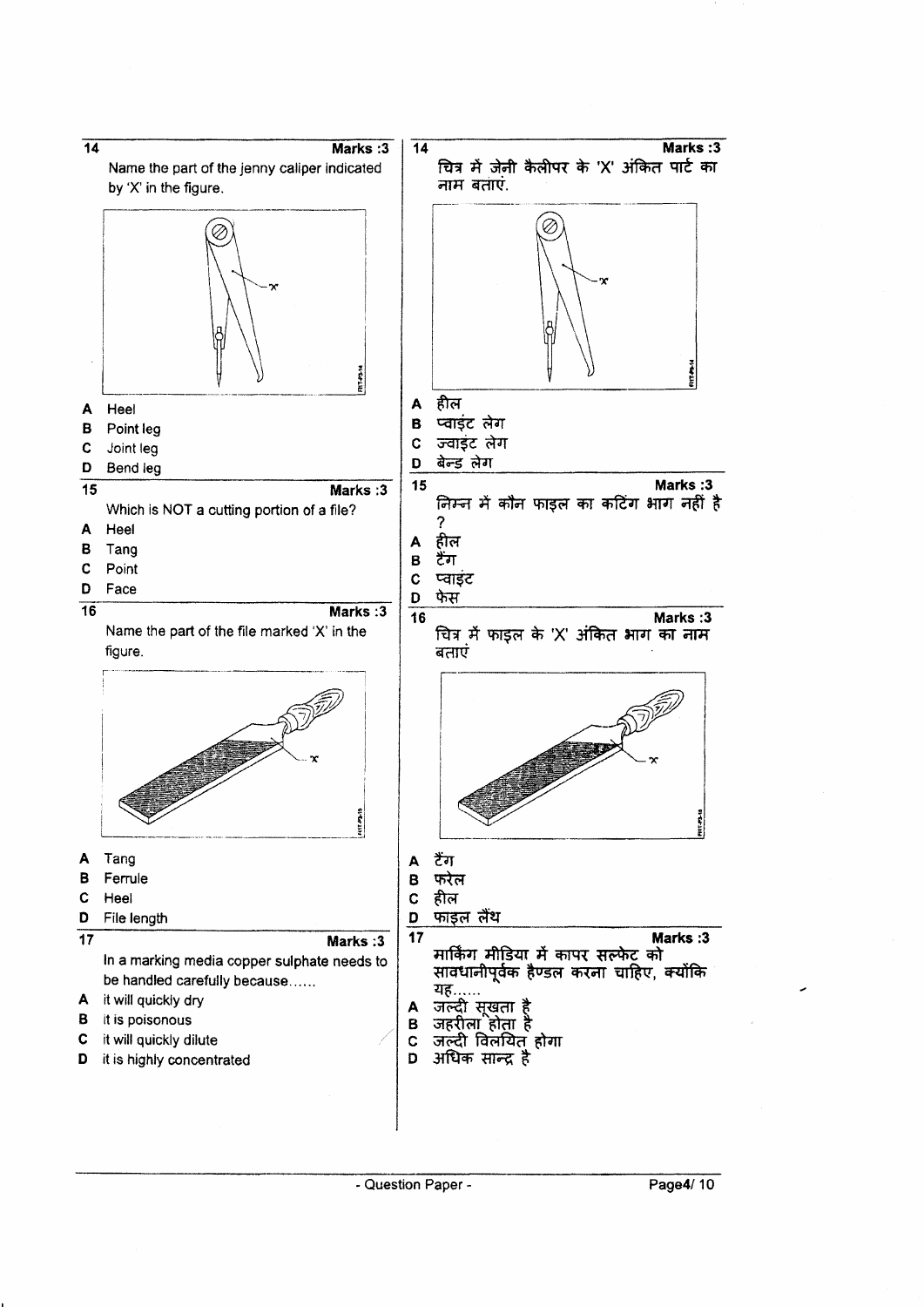| 18              | Marks: 3                                        | 18     | <b>Marks:3</b>                                          |
|-----------------|-------------------------------------------------|--------|---------------------------------------------------------|
|                 | Name the file which is used for sharpening      |        | उस फाइल का नाम बताएं जो वुड वर्किंग साँ                 |
|                 | teeth of wood working saws.                     |        | के दांतों को तेज करने में प्रयुक्त होता है?             |
| А               | Riffler file                                    | Α      | रिफलर फाइल                                              |
| в               | Mill saw file                                   | в      | मिल सा फाइल                                             |
| С               | <b>Crossing file</b>                            | C      | क्रासिंग फाइल                                           |
| D               | Barrette file                                   | D      | बारेट फाइल                                              |
| 19              | Marks:3                                         | 19     | Marks: 3                                                |
|                 | Which one of the following tool is used to      |        | निम्न में से किसका प्रयोग रिवेटेड किए जाने              |
|                 | align the holes to be riveted?                  |        | वाले छिद्र को एलाइन करने में होता है?                   |
| А               | Dolly tool                                      | Α      | डाली टूल                                                |
| в               | Drift tool                                      | в      | ड्रिफ्ट टूल                                             |
| С               | Caulking tool                                   | C      | चकिंग टूल                                               |
| D               | <b>Fullering tool</b>                           | D      | फलेरिंग ट्रल                                            |
| 20              | <b>Marks:3</b>                                  | 20     | Marks:3                                                 |
|                 | How will you specify the folding machine?       |        | आप फोल्डिंग मशीन को कैसे विनिर्दिष्ट                    |
| Α               | Maximum length and thickness of sheet           |        | करेंगे ?                                                |
| в               | Maximum length of the machine                   | A<br>в | शीट की अधिकतम लम्बाई तथा मोटाई<br>मशीन की अधिकतम लम्बाई |
| С               | Maximum thickness of the sheet                  | C      | शीट की अधिकतम मोटाई                                     |
| D               | Maximum width of the machine                    | D      | मशीन की अधिकतम चौड़ाई                                   |
| 21              | Marks:3                                         | 21     | Marks: 3                                                |
|                 | What is the function of a soldering iron in the |        | सोल्डरिंग प्रक्रिया में सोल्डरिंग आयरन का               |
|                 | soldering process?                              |        | कार्य क्या है ?                                         |
| А               | Melt the metal                                  | А      | धात को पिघलाना                                          |
| в               | Melt the solder                                 | в      | सोल्डर को पिघलाना                                       |
| С               | Cool the solder                                 | C      | सोल्डर को ठंडा करना                                     |
| D               | Cool the metal                                  | D      | धात को ठंडा करना                                        |
| 22              | Marks: 3                                        | 22     | Marks: 3                                                |
|                 | The purpose of tempering a hardened steel       |        | हार्डेन्ड स्टील संघटक की टेम्परिंग का उद्देश्य          |
|                 | component is for                                |        | क्या है ?                                               |
| A               | increasing its hardness                         | А      | इसकी कठोरता बढ़ाना                                      |
| в               | reducing its brittleness                        | в      | इसकी भंगूरता बढ़ाना                                     |
| С               | increasing its ductility                        | C      | इसकी तन्यता बढ़ाना                                      |
| D               | increasing its toughness                        | D      | इसकी टफनेस बढ़ाना                                       |
| 23              | <b>Marks:3</b>                                  | 23     | Marks :3                                                |
|                 | While normalizing, the component should be      |        | प्रसामान्यीकरण के समय, कंपोनेन्ट को ठंडा                |
|                 | cooled by                                       |        | किया जाना चाहिए                                         |
| Α               | dipping in water                                | A.     | पानी में इबाकर                                          |
| в               | forced air                                      | в      | संपीड़ित वायु से                                        |
| С               | quenching oil                                   | C      | क्वेंचिंग आयंत से                                       |
| D               | air room temperature                            | D      | एयर रूम तापमान पर                                       |
| $\overline{24}$ | Marks: 3                                        | 24     | <b>Marks:3</b>                                          |
|                 | What is the cutting angle of general purpose    |        | सामान्य उद्देश्य ड्रिल का कटिंग एंगल कितना<br>होता है ? |
|                 | drill?                                          | A      | $110^\circ$                                             |
| А               | $110^\circ$                                     | в      | $112^\circ$                                             |
| в               | 112°                                            | C      | 116°                                                    |
| С               | 116°                                            | D      | 118°                                                    |
| D               | 118°                                            |        |                                                         |
|                 |                                                 |        |                                                         |
|                 |                                                 |        |                                                         |

 $\ddot{\phantom{0}}$ 

 $\bar{\beta}$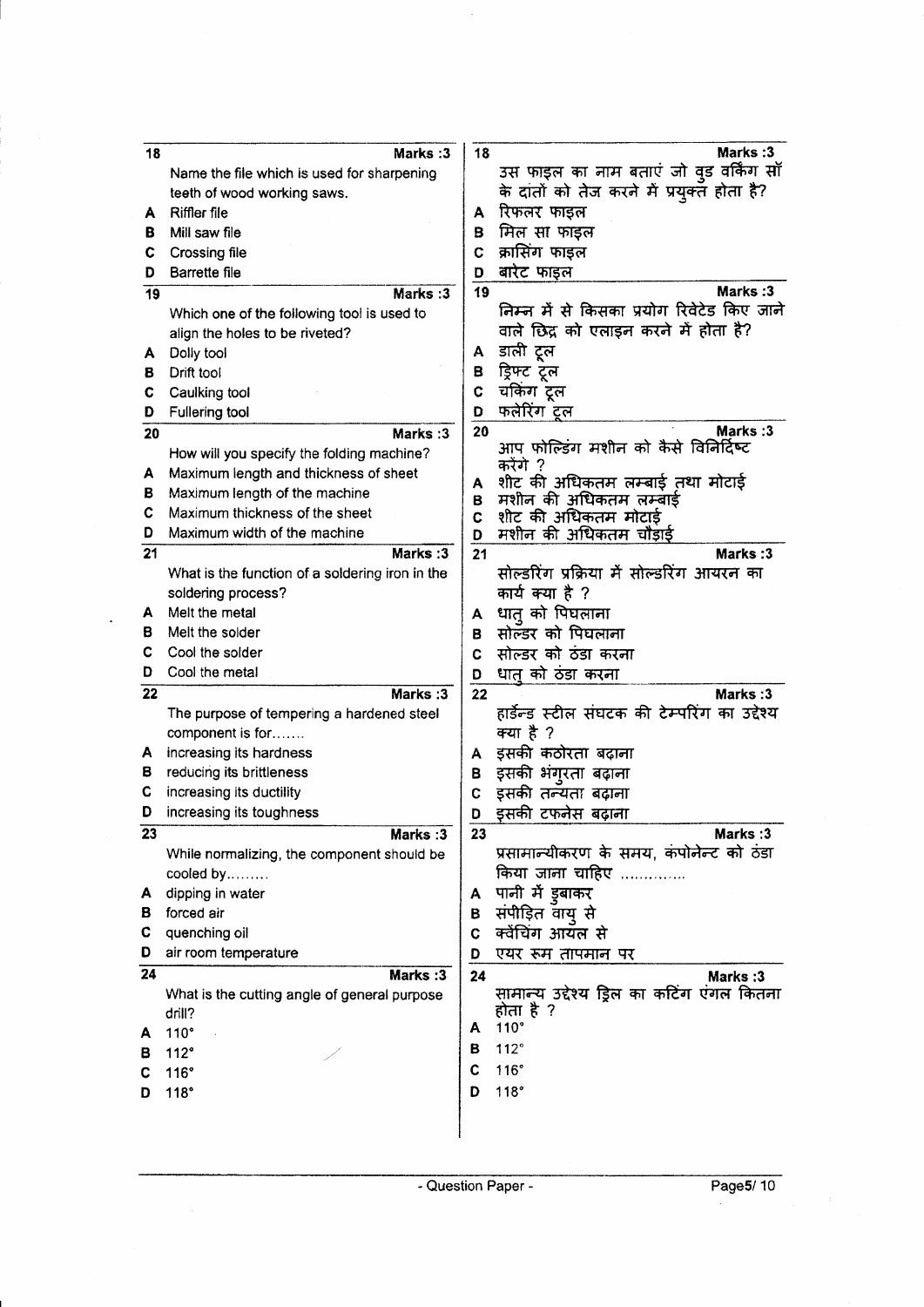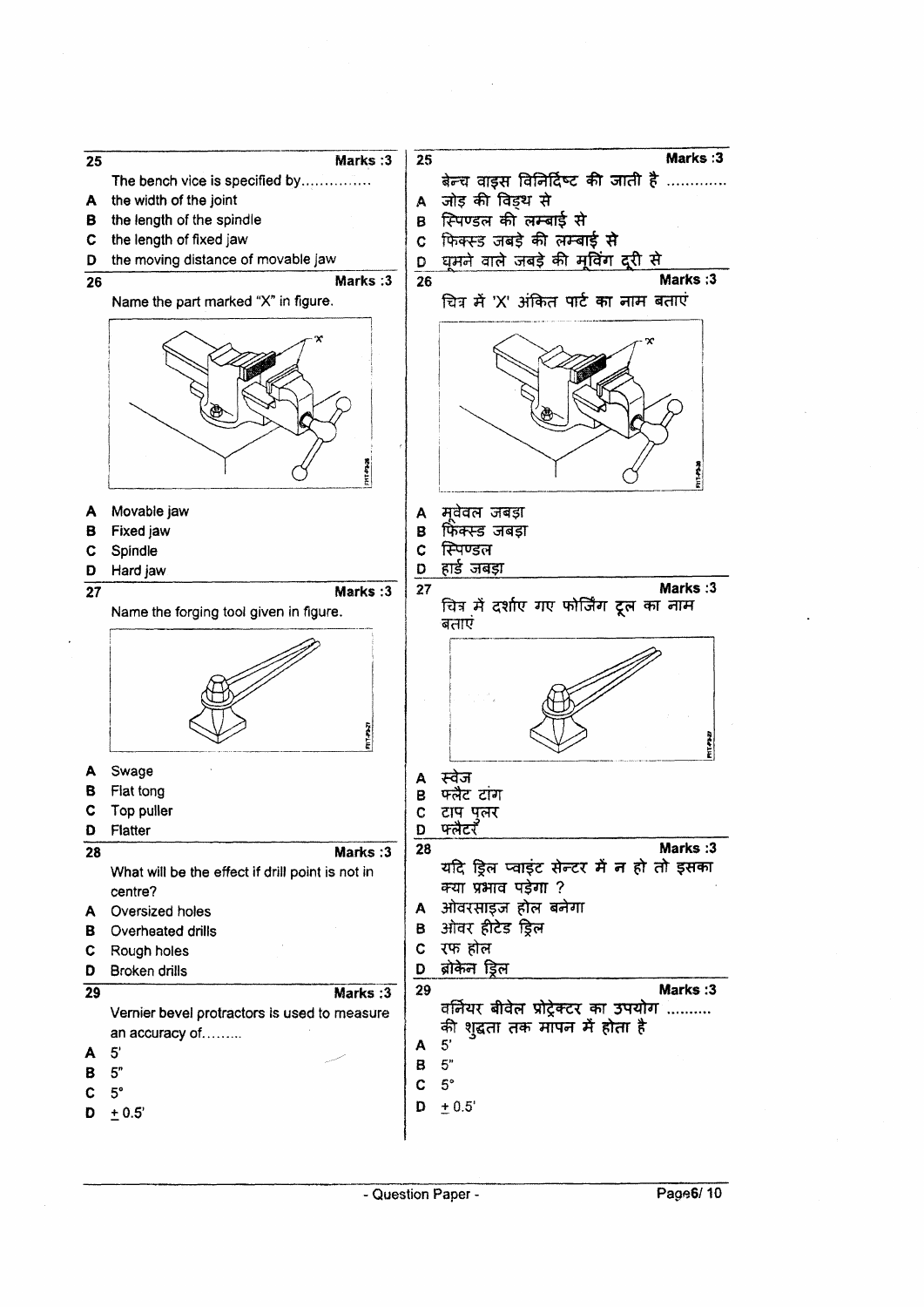| 30     | Marks: 3                                      | 30     | <b>Marks:3</b>                                |
|--------|-----------------------------------------------|--------|-----------------------------------------------|
|        | A vernier dial caliper accuracy 0.05mm,       |        | वर्नियर डायल कैलीपर की परिशुद्धता 0.05        |
|        | beam scale reading 25mm and the reading       |        | मिमी., बीम स्केल रीडिंग 25 मिमी. तथा          |
|        | shown by the hand of the dial 24. Calculate   |        | डायल के हैण्ड दवारा दर्शाई गई रीडिंग 24       |
|        | the reading.                                  |        | है। रीडिंग की गणना करें                       |
| A      | 25.9                                          | A      | 25.9                                          |
| в      | 26.0                                          | в      | 26.0                                          |
| C.     | 26.1                                          | c      | 26.1                                          |
|        |                                               | D      | 26.2                                          |
| D      | 26.2                                          |        |                                               |
| 31     | Marks: 3                                      | 31     | Marks: 3                                      |
|        | Bending allowance is proportional to the      |        | बेन्डिंग अलाउंस<br>के समानुपात में<br>होता है |
| A      | width of the material                         | A      | सामग्री की चौडाई                              |
| в      | length of the material                        | в      | सामग्री की लम्बाई                             |
| С      | thickness of the material                     | C      | सामग्री की मोटाई                              |
| D      | flatness of the material                      | D      | सामग्री की फ्लैटनेस                           |
| 32     | Marks: 3                                      | 32     | Marks: 3                                      |
|        | Shears are used to cut                        |        | शियर का प्रयोग काटने में होता है              |
| A.     | very thinned sheet                            | A      | बहत पतली शीट                                  |
| в      | thick sheet                                   | в      | मॉटी शीट                                      |
| С      | G.I wire                                      | С      | G.I वायर                                      |
| D      | rubber sheets                                 | D      | रबर शीट                                       |
| 33     | Marks:3                                       | 33     | Marks: 3                                      |
|        | The surface plates are made of                |        | सर्फेश प्लेट बनी होती है                      |
| А      | good quality cast iron                        | A      | अच्छी क्वालिटी के ढलवा लोहे से                |
| в      | mild steel                                    |        | नरम इस्पात से                                 |
| С      | medium carbon steel                           | в<br>C | मध्यम कार्बन स्टील से                         |
| D      | soft iron                                     |        |                                               |
| 34     |                                               | D      | मुलायम लोहे से                                |
|        | Marks:3                                       | 34     | Marks: 3                                      |
|        | Name the part marked "X" in figure.           |        | चित्र में 'X' अंकित भाग का नाम बताएं          |
|        |                                               |        |                                               |
|        |                                               |        |                                               |
|        |                                               |        |                                               |
|        |                                               |        |                                               |
|        | Ń)                                            |        |                                               |
|        |                                               |        |                                               |
|        | <b>Philadel</b>                               |        |                                               |
|        |                                               |        |                                               |
| A      | Spindle                                       | A      | स्पिण्डल                                      |
| в<br>С | Anvil<br>Thimble                              | в      | एनविल                                         |
| D      | Barrel / sleeve                               | C      | थिंबल                                         |
| 35     | Marks: 3                                      | D      | बैरल/स्लीव                                    |
|        | If 'O' graduation of the thimble is above the | 35     | Marks: 3                                      |
|        | datum line, when the measuring faces are in   |        | यदि थिंबल का 'O' ग्रेजुएशन डेटम लाइन से       |
|        |                                               |        | ऊपर है और मापन फेर्स कांटेक्ट में होते हैं,   |
|        | contact, the error is                         |        | तो अशुद्धि होगी.                              |
| A<br>в | zero<br>positive                              | Α<br>в | शन्य<br>पॉजिटिव                               |
| С      | positive and negative                         | C      | पाजिटिव और नेगेटिव                            |
| D      | negative                                      | D      | नेगेटिव                                       |
|        |                                               |        |                                               |
|        |                                               |        |                                               |
|        |                                               |        |                                               |

 $\bar{z}$ 

 $\phi_{\tilde{\psi}}$ 

 $\mathfrak{j}$  $\mathfrak{f}$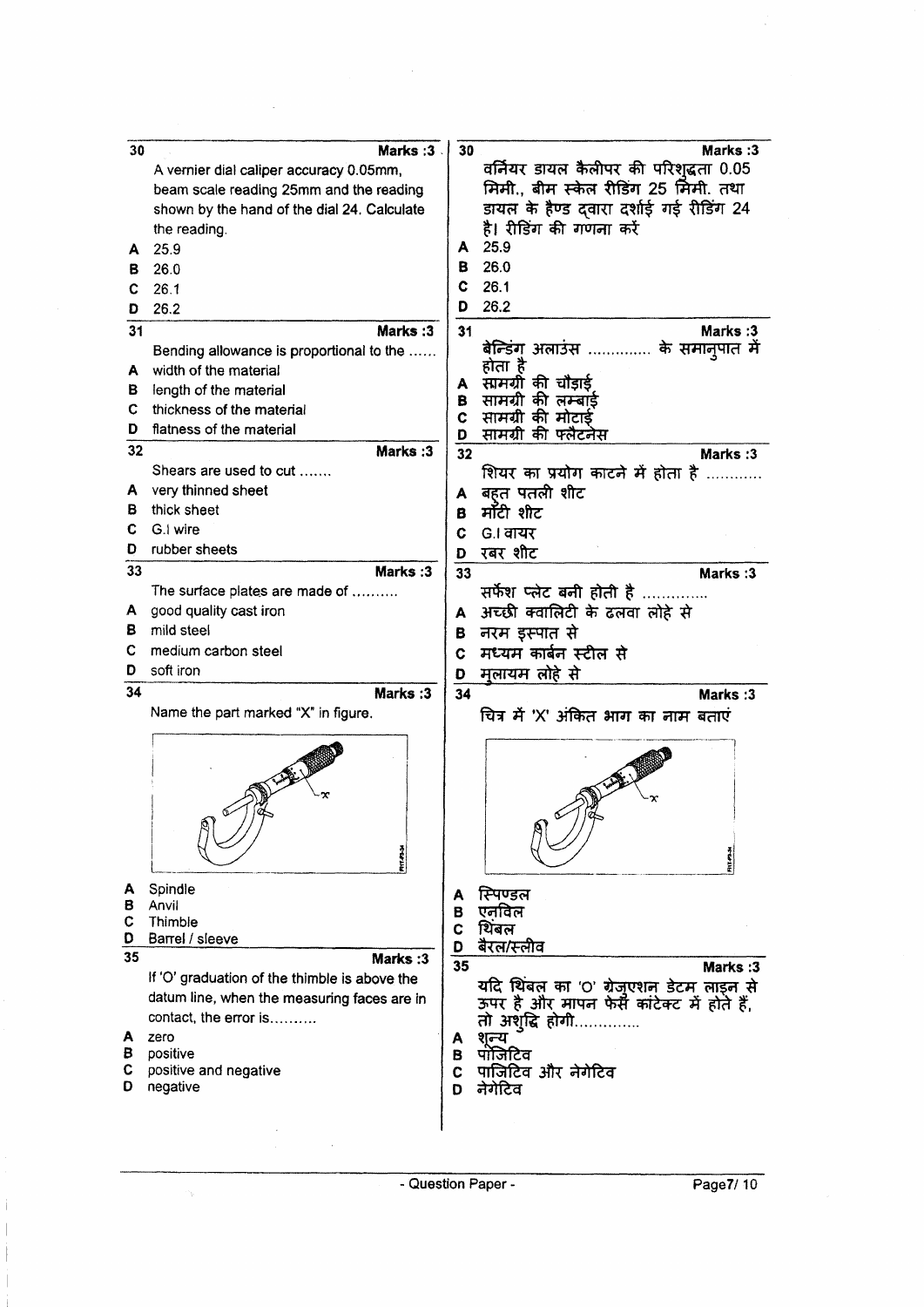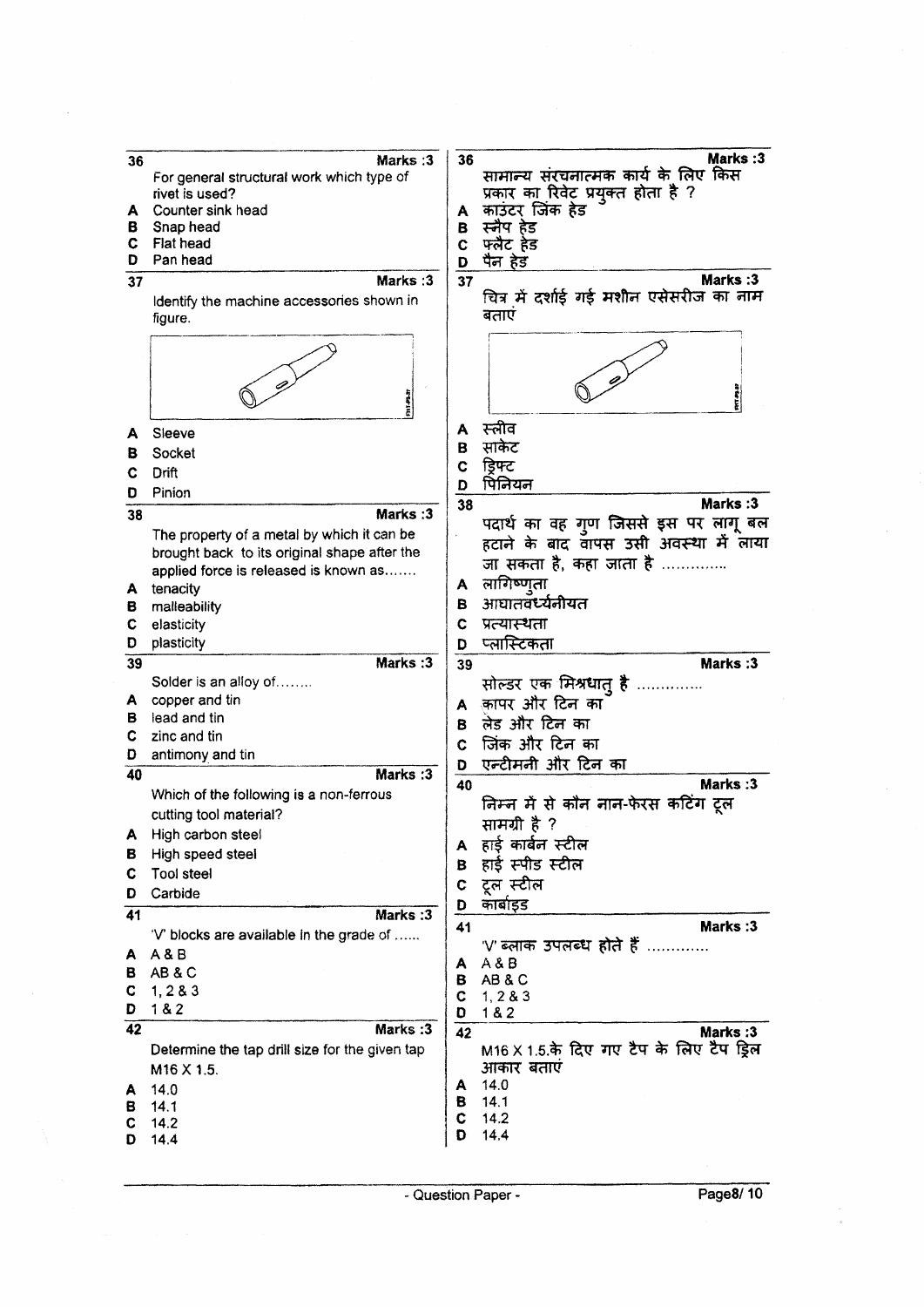

Page9/10